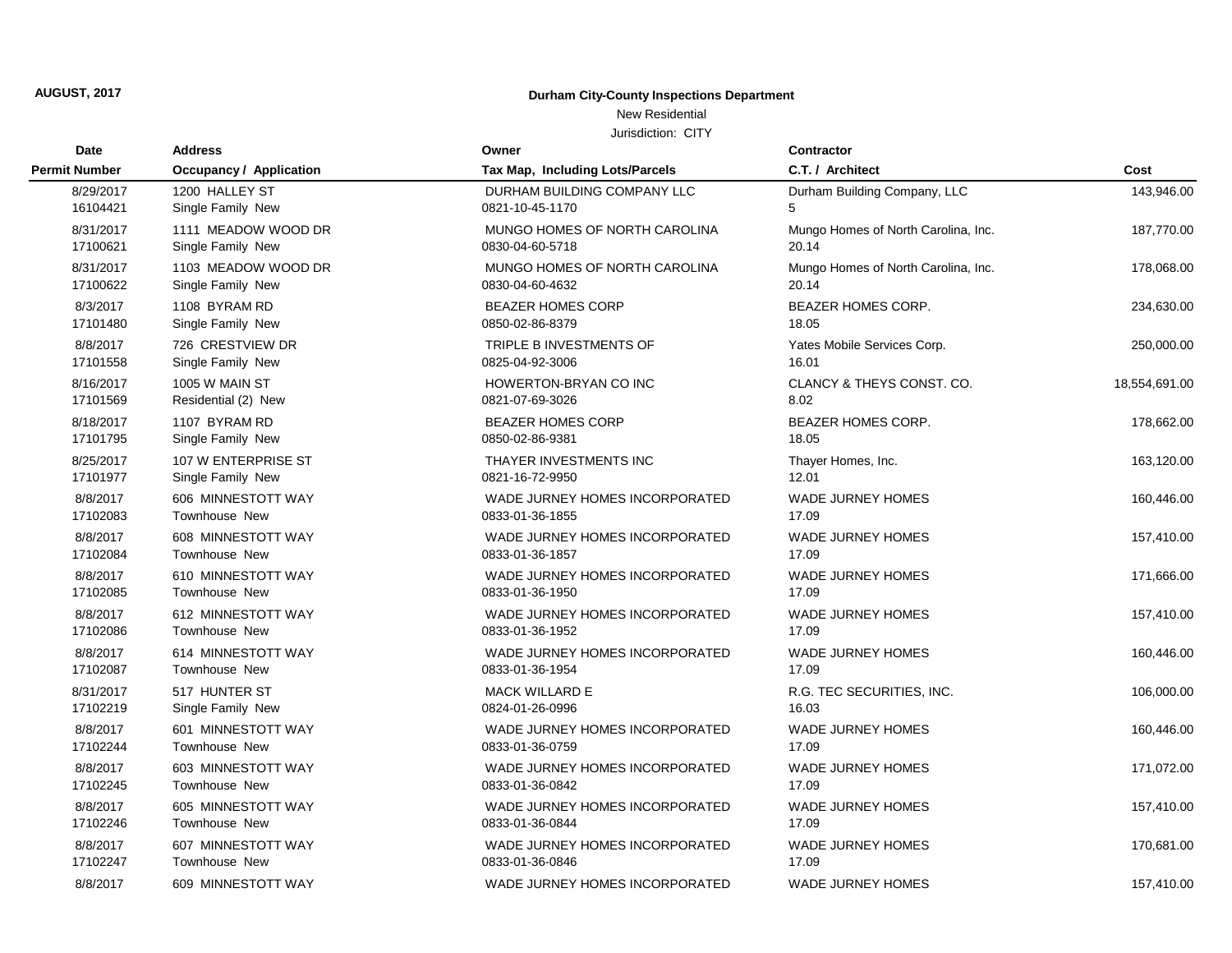### New Residential

| Date                 | <b>Address</b>                 | Owner                                 | Contractor                          |            |
|----------------------|--------------------------------|---------------------------------------|-------------------------------------|------------|
| <b>Permit Number</b> | <b>Occupancy / Application</b> | Tax Map, Including Lots/Parcels       | C.T. / Architect                    | Cost       |
| 17102248             | Townhouse New                  | 0833-01-36-0838                       | 17.09                               |            |
| 8/8/2017             | 611 MINNESTOTT WAY             | WADE JURNEY HOMES INCORPORATED        | <b>WADE JURNEY HOMES</b>            | 170,681.00 |
| 17102249             | <b>Townhouse New</b>           | 0833-01-36-0930                       | 17.09                               |            |
| 8/8/2017             | 613 MINNESTOTT WAY             | WADE JURNEY HOMES INCORPORATED        | <b>WADE JURNEY HOMES</b>            | 160,446.00 |
| 17102250             | <b>Townhouse New</b>           | 0833-01-36-0933                       | 17.09                               |            |
| 8/31/2017            | 1715 NELLORA LN                | <b>BEAZER HOMES LLC</b>               | BEAZER HOMES CORP.                  | 192,522.00 |
| 17102474             | Single Family New              | 0850-02-86-5779                       | 18.05                               |            |
| 8/24/2017            | 1711 NELLORA LN                | <b>BEAZER HOMES LLC</b>               | BEAZER HOMES CORP.                  | 178,266.00 |
| 17102476             | Single Family New              | 0850-02-86-4735                       | 18.05                               |            |
| 8/8/2017             | 909 LANCASTER ST               | REVISION DEVELOPERS LLC               | LEGACY BUILDING CO., LLC            | 275,000.00 |
| 17102542             | Single Family New              | 0822-15-53-5325                       | 3.01                                |            |
| 8/3/2017             | 745 ATTICUS WAY                | AVH BETHPAGE LLC                      | AVH CAROLINAS, LLC.                 | 195,360.00 |
| 17102577             | Single Family New              | 0748-04-93-8958                       | 20.14                               |            |
| 8/8/2017             | 5140 NIAGRA DR                 | <b>EPCON FARRINGTON LLC</b>           | EPCON COMMUNITIES CAROLINAS LLC     | 167,178.00 |
| 17102608             | Single Family New              | 0709-03-22-6492.007                   | 20.18                               |            |
| 8/8/2017             | 5152 NIAGRA DR                 | <b>EPCON FARRINGTON LLC</b>           | EPCON COMMUNITIES CAROLINAS LLC     | 223,806.00 |
| 17102610             | Single Family New              | 0709-03-22-6492.001                   | 20.18                               |            |
| 8/22/2017            | 4022 KING CHARLES RD           | KELFORD DEVELOPMENT LLC               | <b>GRAYSON DARE HOMES, INC.</b>     | 248,000.00 |
| 17102625             | Single Family New              | 0719-03-12-0330                       | 20.18                               |            |
| 8/24/2017            | 2404 HART ST                   | <b>HABITAT FOR HUMANITY OF</b>        | HABITAT FOR HUMANITY OF DURHAM INC. | 87,450.00  |
| 17102660             | Single Family New              | 0831-15-73-4155                       | 10.01                               |            |
| 8/24/2017            | 1016 ROSEDALE AVE              | <b>HABITAT FOR HUMANITY OF DURHAM</b> | HABITAT FOR HUMANITY OF DURHAM INC. | 104,016.00 |
| 17102661             | Single Family New              | 0821-10-35-0575                       | 5.00                                |            |
| 8/17/2017            | 1223 GREAT EGRET WAY           | SHENANDOAH HOMES LLC                  | Shenandoah Homes LLC                | 202,092.00 |
| 17102671             | Townhouse New                  | 0717-01-28-0939                       | 20.12                               |            |
| 8/17/2017            | 1225 GREAT EGRET WAY           | SHENANDOAH HOMES LLC                  | Shenandoah Homes LLC                | 205,590.00 |
| 17102672             | <b>Townhouse New</b>           | 0717-01-28-0909                       | 20.12                               |            |
| 8/17/2017            | 1227 GREAT EGRET WAY           | SHENANDOAH HOMES LLC                  | Shenandoah Homes LLC                | 202,554.00 |
| 17102673             | <b>Townhouse New</b>           | 0717-01-18-9989                       | 20.12                               |            |
| 8/17/2017            | 1229 GREAT EGRET WAY           | SHENANDOAH HOMES LLC                  | Shenandoah Homes LLC                | 202,554.00 |
| 17102674             | <b>Townhouse New</b>           | 0717-01-18-9949                       | 20.12                               |            |
| 8/17/2017            | 1222 GREAT EGRET WAY           | SHENANDOAH HOMES LLC                  | Shenandoah Homes LLC                | 202,554.00 |
| 17102675             | Townhouse New                  | 0717-01-29-0113                       | 20.12                               |            |
| 8/17/2017            | 1224 GREAT EGRET WAY           | SHENANDOAH HOMES LLC                  | Shenandoah Homes LLC                | 202,554.00 |
| 17102676             | Townhouse New                  | 0717-01-19-9183                       | 20.12                               |            |
| 8/17/2017            | 1226 GREAT EGRET WAY           | SHENANDOAH HOMES LLC                  | Shenandoah Homes LLC                | 205,590.00 |
| 17102677             | Townhouse New                  | 0717-01-19-9163                       | 20.12                               |            |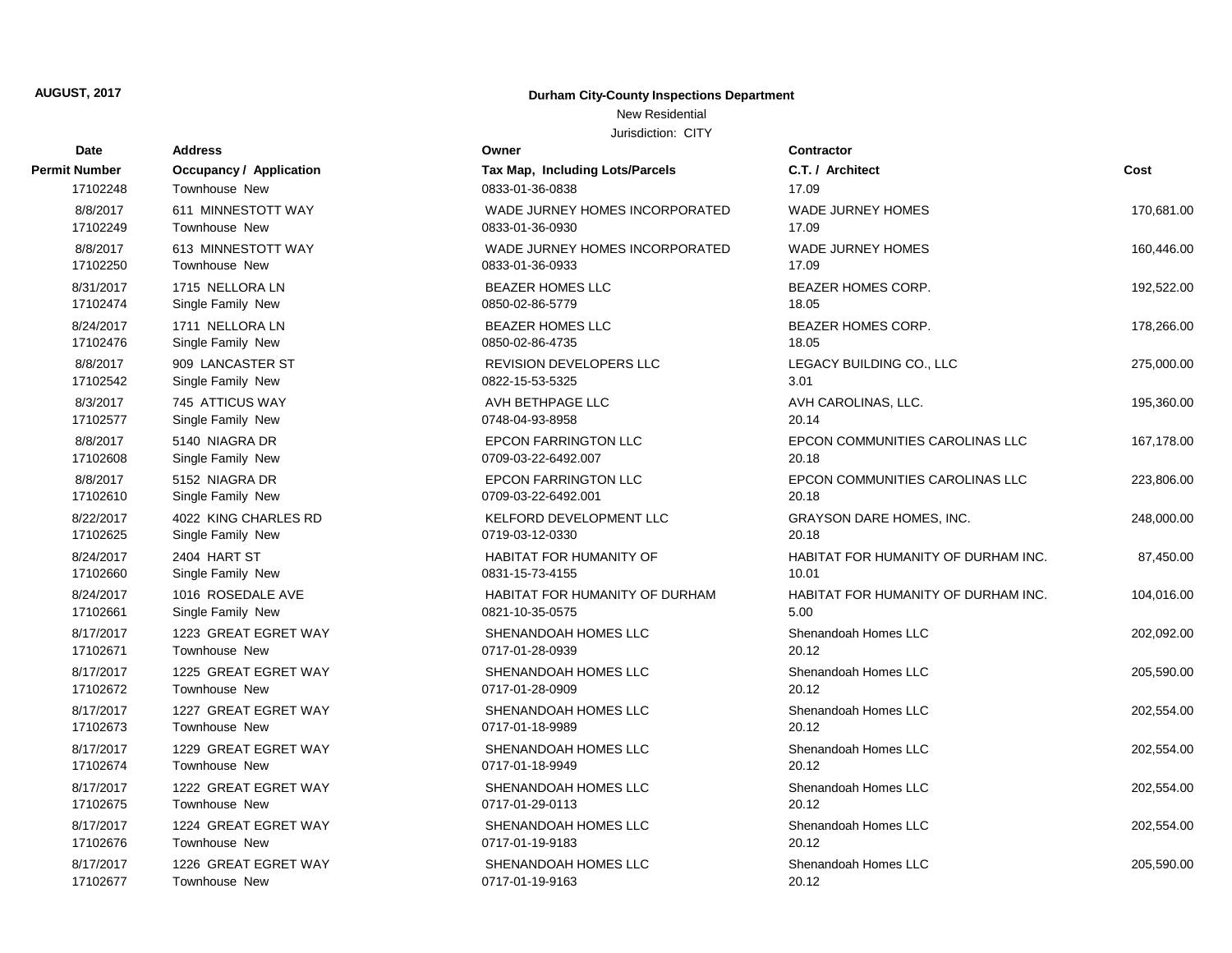Address

### **AUGUST, 2017 Durham City-County Inspections Department**

New Residential

| Date                  | <b>Address</b>                           | Owner                                        | <b>Contractor</b>                              |            |
|-----------------------|------------------------------------------|----------------------------------------------|------------------------------------------------|------------|
| <b>Permit Number</b>  | <b>Occupancy / Application</b>           | Tax Map, Including Lots/Parcels              | C.T. / Architect                               | Cost       |
| 8/17/2017             | 1228 GREAT EGRET WAY                     | SHENANDOAH HOMES LLC                         | Shenandoah Homes LLC                           | 202,092.00 |
| 17102678              | <b>Townhouse New</b>                     | 0717-01-19-9123                              | 20.12                                          |            |
| 8/17/2017             | 321 ROCHE DR                             | <b>WBTH LLC</b>                              | Ryan Homes and/or NV Homes NVR, Inc., T/A      | 184,140.00 |
| 17102692              | <b>Townhouse New</b>                     | 0758-01-17-9458                              | 20.14                                          |            |
| 8/17/2017             | 323 ROCHE DR                             | <b>WBTH LLC</b>                              | Ryan Homes and/or NV Homes NVR, Inc., T/A      | 184,140.00 |
| 17102693              | Townhouse New                            | 0758-01-17-9456                              | 20.14                                          |            |
| 8/17/2017             | 325 ROCHE DR                             | <b>WBTH LLC</b>                              | Ryan Homes and/or NV Homes NVR, Inc., T/A      | 184,140.00 |
| 17102694              | Townhouse New                            | 0758-01-17-9453                              | 20.14                                          |            |
| 8/17/2017             | 327 ROCHE DR                             | WBTH LLC                                     | Ryan Homes and/or NV Homes NVR, Inc., T/A      | 184,140.00 |
| 17102695              | Townhouse New                            | 0758-01-17-9451                              | 20.14                                          |            |
| 8/17/2017             | 329 ROCHE DR                             | <b>WBTH LLC</b>                              | Ryan Homes and/or NV Homes NVR, Inc., T/A      | 184,140.00 |
| 17102696              | Townhouse New                            | 0758-01-17-9358                              | 20.14                                          |            |
| 8/17/2017<br>17102698 | 2903 LONG MEADOW LN<br>Single Family New | <b>GHD-BRIGHTLEAF LLC</b><br>0850-03-41-8003 | McClure Builders of SBI, LLC, RH<br>18.05      | 187,572.00 |
| 8/24/2017             | 2608 SARAH AVE                           | <b>LONGLEAF BUILDING &amp;</b>               |                                                | 245,000.00 |
| 17102702              | Single Family New                        | 0821-17-00-0846                              | Longleaf Building & Restoration Inc.           |            |
| 8/17/2017             | 433 DENTON ST                            | <b>GARMAN HOMES LLC</b>                      | Durham Building Company, LLC                   | 154,440.00 |
| 17102763              | Single Family New                        | 0729-04-62-2783                              | 20.10                                          |            |
| 8/25/2017             | 1022 VALLEY ROSE WAY                     | SAB VALLEY SPRINGS LLC                       | Lennar Carolinas, LLC                          | 315,480.00 |
| 17102768              | Single Family New                        | 0813-01-27-6480                              | 17.07                                          |            |
| 8/21/2017             | 1025 VALLEY ROSE WAY                     | SAB VALLEY SPRINGS LLC                       | Lennar Carolinas, LLC                          | 264,594.00 |
| 17102769              | Single Family New                        | 0813-01-27-6635                              | 17.07                                          |            |
| 8/25/2017             | 1026 VALLEY ROSE WAY                     | SAB VALLEY SPRINGS LLC                       | Lennar Carolinas, LLC                          | 278,718.00 |
| 17102770              | Single Family New                        | 0813-01-27-8550                              | 17.07                                          |            |
| 8/17/2017             | 1212 GREAT EGRET WAY                     | SHENANDOAH HOMES LLC                         | Shenandoah Homes LLC                           | 202,554.00 |
| 17102790              | <b>Townhouse New</b>                     | 0717-01-29-1123                              | 20.12                                          |            |
| 8/17/2017             | 1214 GREAT EGRET WAY                     | SHENANDOAH HOMES LLC                         | Shenandoah Homes LLC                           | 202.554.00 |
| 17102791              | Townhouse New                            | 0717-01-29-1103                              | 20.12                                          |            |
| 8/17/2017             | 1216 GREAT EGRET WAY                     | SHENANDOAH HOMES LLC                         | Shenandoah Homes LLC                           | 205,590.00 |
| 17102792              | Townhouse New                            | 0717-01-29-0173                              | 20.12                                          |            |
| 8/17/2017             | 1218 GREAT EGRET WAY                     | SHENANDOAH HOMES LLC                         | Shenandoah Homes LLC                           | 202,092.00 |
| 17102793              | <b>Townhouse New</b>                     | 0717-01-29-0143                              | 20.12                                          |            |
| 8/25/2017             | 1109 BIG SPRING CIR                      | MREC LEVEL BRIGHTLEAF SPRING                 | Level Carolina Homes, LLC                      | 240,042.00 |
| 17102798              | Single Family New                        | 0850-04-82-5806                              |                                                |            |
| 8/21/2017<br>17102848 | 123 FILIGREE WAY<br>Single Family New    | MERITAGE HOMES OF THE<br>0717-04-80-2814     | Meritage Homes of the Carolinas, Inc.<br>20.12 | 289,806.00 |
|                       | <b>29 CURRITUCK LN</b>                   | PULTE HOME COMPANY LLC                       |                                                |            |
| 8/1/2017              |                                          |                                              | Pulte Home Company, LLC                        | 211,794.00 |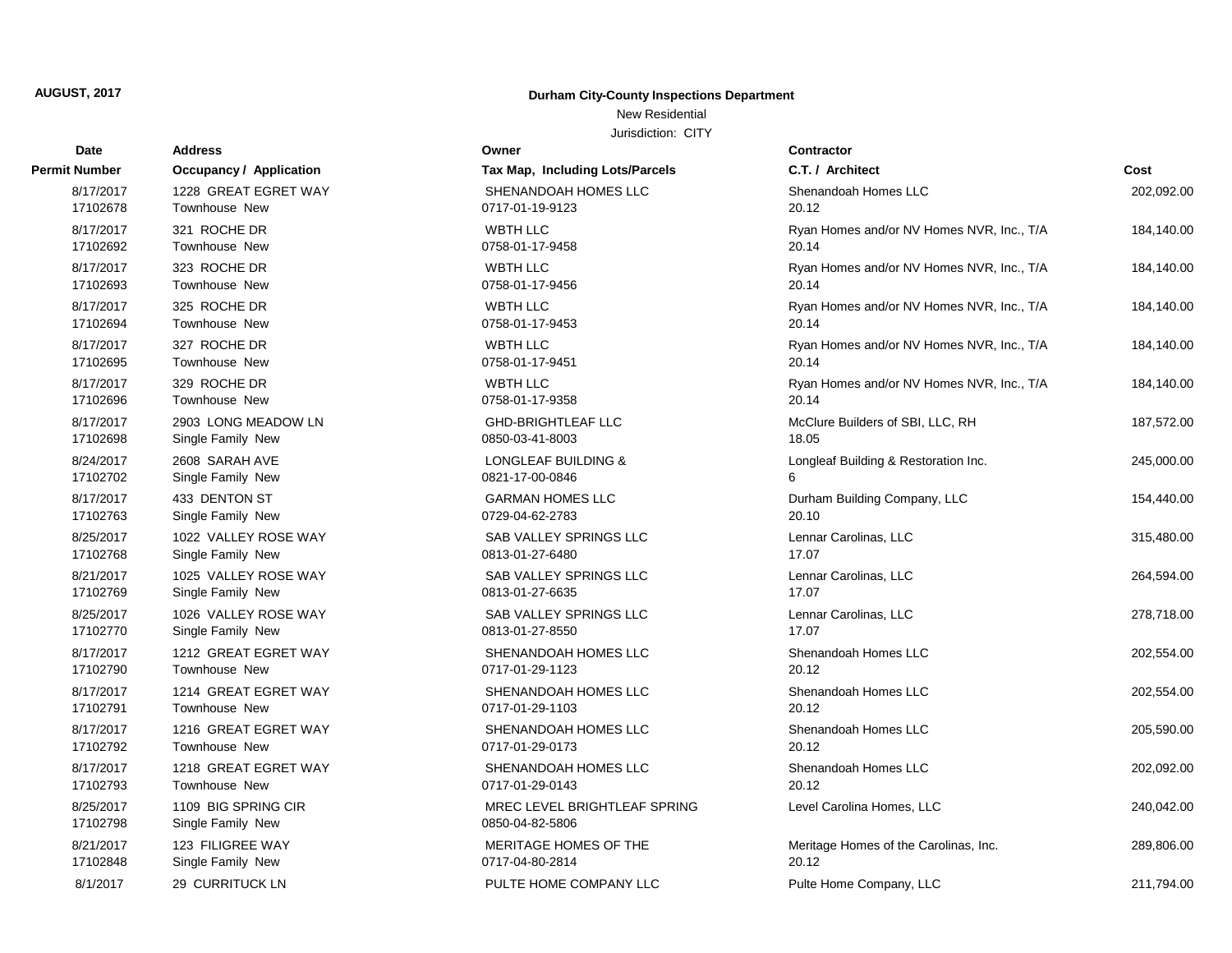# **Date Contractor Address Owner Permit Number Occupancy / Application Tax Map, Tax Map,** 17102849 Single Family New 0769-01-25 17102853 Single Family New 20769-03-42 17102855 Townhouse New 2001 2012 17102855 Townhouse New 2001 2012 18:00:00 17102856 Townhouse New 0728-02-55-0013 20.14 17102857 Townhouse New 20728-02-55 17102858 Townhouse New 2001 2012 202-55 17102859 Townhouse New 2012 2021 2021 2022 202-55 17102860 Townhouse New 2001 2012 202-55 17102869 Single Family New 20717-04-82 8/1/2017 1035 CUTHBERT LN AVH BETH 17102876 Single Family New 0758-03-14 8/17/2017 215 BRIER SUMMIT PL WBTH LLC 17102880 Townhouse New 20758-01-27-2840 8/17/2017 217 BRIER SUMMIT PL WBTH LLC 17102881 Townhouse New 20758-01-27-2861 8/17/2017 219 BRIER SUMMIT PL WBTH LLC 17102882 Townhouse New 2001 2006 17102882 Townhouse New 2007 8/17/2017 221 BRIER SUMMIT PL WBTH LLC 17102883 Townhouse New 0758-01-27 8/17/2017 223 BRIER SUMMIT PL WBTH LLC 17102884 Townhouse New 20758-01-27 8/31/2017 216 BRIER SUMMIT PL WBTH LLC 17102887 Townhouse New 20758-01-27-266 8/31/2017 218 BRIER SUMMIT PL WBTH LLC 17102888 Townhouse New 20758-01-27 8/31/2017 220 BRIER SUMMIT PL WBTH LLC 17102890 Townhouse New 2008 201-27 8/31/2017 222 BRIER SUMMIT PL WBTH LLC

### **AUGUST, 2017 Durham City-County Inspections Department**

### New Residential

| t Number  | <b>Occupancy / Application</b> | Tax Map, Including Lots/Parcels | C.T. / Architect                          | Cost       |
|-----------|--------------------------------|---------------------------------|-------------------------------------------|------------|
| 17102849  | Single Family New              | 0769-01-25-1770                 | 19                                        |            |
| 8/1/2017  | 1114 ARECA WAY                 | PULTE HOME COMPANY LLC          | Pulte Home Company, LLC                   | 193,050.00 |
| 17102853  | Single Family New              | 0769-03-42-6358                 | 19                                        |            |
| 8/15/2017 | 1116 KUDZU ST                  | PULTE HOME COMPANY LLC          | Pulte Home Company, LLC                   | 130,000.00 |
| 17102855  | Townhouse New                  | 0728-04-55-0010                 | 20.14                                     |            |
| 8/15/2017 | 1118 KUDZU ST                  | PULTE HOME COMPANY LLC          | Pulte Home Company, LLC                   | 130,000.00 |
| 17102856  | Townhouse New                  | 0728-02-55-0013                 | 20.14                                     |            |
| 8/15/2017 | 1120 KUDZU ST                  | PULTE HOME COMPANY LLC          | Pulte Home Company, LLC                   | 130,000.00 |
| 17102857  | Townhouse New                  | 0728-02-55-0025                 | 20.14                                     |            |
| 8/15/2017 | 1122 KUDZU ST                  | PULTE HOME COMPANY LLC          | Pulte Home Company, LLC                   | 130,000.00 |
| 17102858  | Townhouse New                  | 0728-02-55-0027                 | 20.14                                     |            |
| 8/15/2017 | 1124 KUDZU ST                  | PULTE HOME COMPANY LLC          | Pulte Home Company, LLC                   | 130,000.00 |
| 17102859  | Townhouse New                  | 0728-02-55-0039                 | 20.14                                     |            |
| 8/15/2017 | 1128 KUDZU ST                  | PULTE HOME COMPANY LLC          | Pulte Home Company, LLC                   | 130,000.00 |
| 17102860  | Townhouse New                  | 0728-02-55-0132                 | 20.14                                     |            |
| 8/22/2017 | 1206 CAPSTONE DR               | MERITAGE HOMES OF THE           | Meritage Homes of the Carolinas, Inc.     | 234,762.00 |
| 17102869  | Single Family New              | 0717-04-82-6356                 | 20.12                                     |            |
| 8/1/2017  | 1035 CUTHBERT LN               | AVH BETHPAGE LLC                | AVH CAROLINAS, LLC.                       | 144,672.00 |
| 17102876  | Single Family New              | 0758-03-14-9970                 | 20.14                                     |            |
| 8/17/2017 | 215 BRIER SUMMIT PL            | <b>WBTH LLC</b>                 | Ryan Homes and/or NV Homes NVR, Inc., T/A | 166,320.00 |
| 17102880  | <b>Townhouse New</b>           | 0758-01-27-2841                 | 20.14                                     |            |
| 8/17/2017 | 217 BRIER SUMMIT PL            | <b>WBTH LLC</b>                 | Ryan Homes and/or NV Homes NVR, Inc., T/A | 141,702.00 |
| 17102881  | Townhouse New                  | 0758-01-27-2861                 | 20.14                                     |            |
| 8/17/2017 | 219 BRIER SUMMIT PL            | <b>WBTH LLC</b>                 | Ryan Homes and/or NV Homes NVR, Inc., T/A | 141,702.00 |
| 17102882  | Townhouse New                  | 0758-01-27-2881                 | 20.14                                     |            |
| 8/17/2017 | 221 BRIER SUMMIT PL            | <b>WBTH LLC</b>                 | Ryan Homes and/or NV Homes NVR, Inc., T/A | 166,320.00 |
| 17102883  | Townhouse New                  | 0758-01-27-3801                 | 20.14                                     |            |
| 8/17/2017 | 223 BRIER SUMMIT PL            | <b>WBTH LLC</b>                 | Ryan Homes and/or NV Homes NVR, Inc., T/A | 125,598.00 |
| 17102884  | Townhouse New                  | 0758-01-27-3831                 | 20.14                                     |            |
| 8/31/2017 | 216 BRIER SUMMIT PL            | <b>WBTH LLC</b>                 | Ryan Homes and/or NV Homes NVR, Inc., T/A | 141,702.00 |
| 17102887  | Townhouse New                  | 0758-01-27-2668                 | 20.14                                     |            |
| 8/31/2017 | 218 BRIER SUMMIT PL            | <b>WBTH LLC</b>                 | Ryan Homes and/or NV Homes NVR, Inc., T/A | 141,702.00 |
| 17102888  | Townhouse New                  | 0758-01-27-2688                 | 20.14                                     |            |
| 8/31/2017 | 220 BRIER SUMMIT PL            | WBTH LLC                        | Ryan Homes and/or NV Homes NVR, Inc., T/A | 141,702.00 |
| 17102890  | Townhouse New                  | 0758-01-27-3608                 | 20.14                                     |            |
| 8/31/2017 | 222 BRIER SUMMIT PL            | <b>WBTH LLC</b>                 | Ryan Homes and/or NV Homes NVR, Inc., T/A | 141,702.00 |
| 17102891  | Townhouse New                  | 0758-01-27-3638                 | 20.14                                     |            |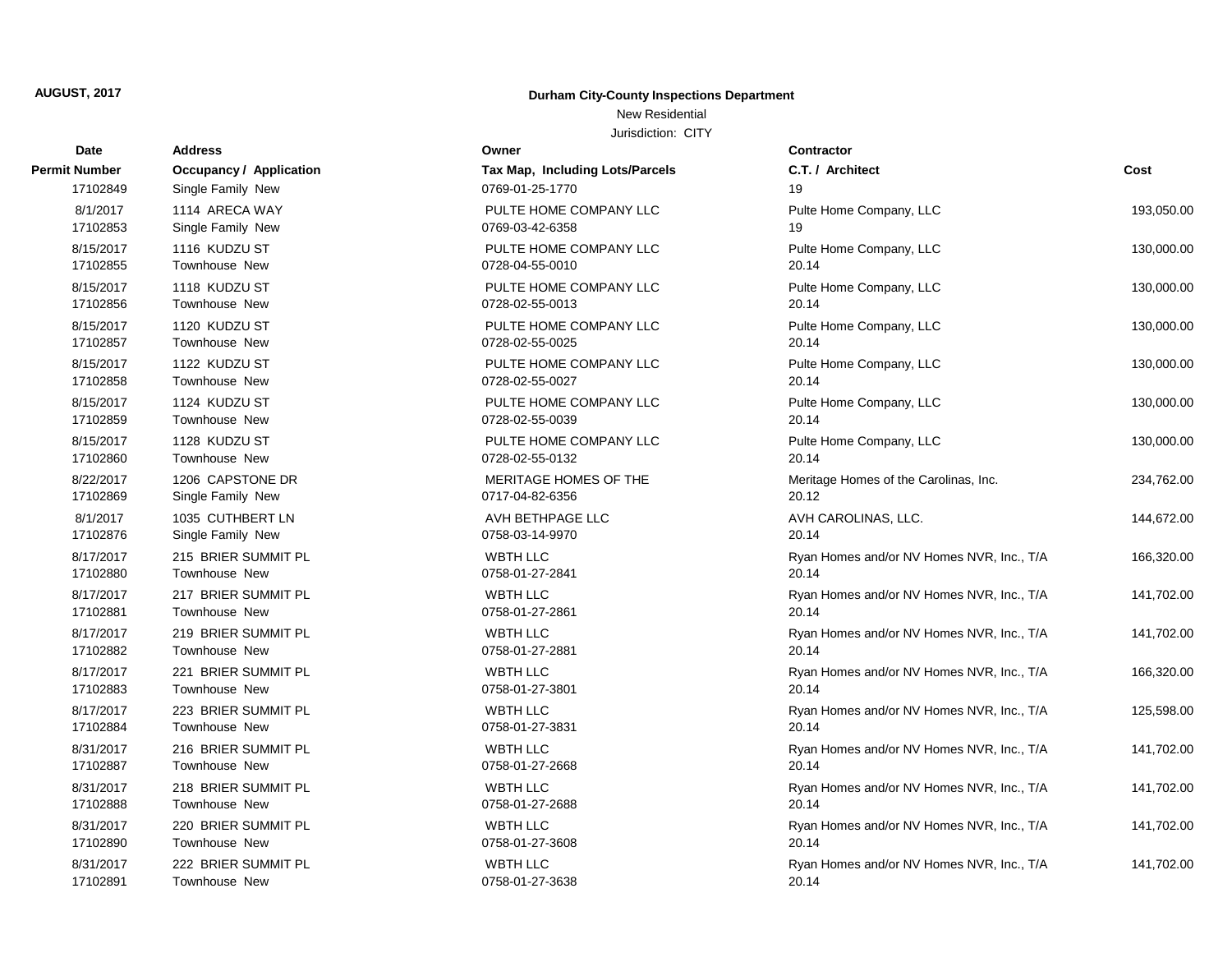# **Date Contractor Address Owner Permit Number Occupancy / Application Tax Map, Including 1** 8/1/2017 1027 BIG SPRING CIR LEVEL CAROLINA HOMES LEVEL CAROLINA HOMES 17102901 Single Family New 0850-04-83-1145 8/8/2017 1033 BIG SPRING CIR NEWS SAME SPRING LEVEL BRIGHTLEAF SPRING LEVEL 23 17102902 Single Family New 0850-04-83-3021 17102904 Single Family New 2010 12:00:00 0769-03-42-8187 17102905 Single Family New 0769-01-25-0312 8/3/2017 1207 ATTICUS WAY AVH BETHPAGE LLC 17102906 Single Family New 2012 2014 2015 2016 2016 2019 2019 2014 2015 2016 2017 8/17/2017 1020 ORCHARD GRASS RD MERITAGE HOMES 17102915 Townhouse New 2012 10:00 12:00 12:00 17102915 20.13-9739 8/17/2017 1022 ORCHARD GRASS RD MERITAGE HOMES 17102916 Townhouse New 2012 17102916 2728-03-43-9767 8/17/2017 1024 ORCHARD GRASS RD MERITAGE HOMES 17102917 Townhouse New 2012 17102917 2012 17102917 8/17/2017 1026 ORCHARD GRASS RD MERITAGE HOMES 17102918 Townhouse New 2012 17102918 20725-04-53-0725 17102919 Single Family New 20158-03-23-1990 2016-01-120.14 8/1/2017 1029 BIG SPRING CIR LEVEL CAROLINA HOMES 17102920 Single Family New 0850-04-83-2122 17102921 Single Family New 2012 2014 20158-03-14-7443 17102933 Single Family New 0717-04-80-2418 17102945 Single Family New 2012 2021 2021 2021 2021 2021 2022 2022 2022 2022 2022 2023 2024 2022 202 17102963 Single Family New 0769-03-41-4806 17102966 Single Family New 2017-04-80-3689 17102967 Single Family New 2012 19:00 0769-01-06-8709 17102968 Single Family New 20157-01-09-2767

### **AUGUST, 2017 Durham City-County Inspections Department**

# New Residential

| υαισ      |                         |                                 |                                       |            |
|-----------|-------------------------|---------------------------------|---------------------------------------|------------|
| Number    | Occupancy / Application | Tax Map, Including Lots/Parcels | C.T. / Architect                      | Cost       |
| 8/1/2017  | 1027 BIG SPRING CIR     | LEVEL CAROLINA HOMES LLC        | Level Carolina Homes, LLC             | 223,278.00 |
| 17102901  | Single Family New       | 0850-04-83-1145                 | 18.05                                 |            |
| 8/8/2017  | 1033 BIG SPRING CIR     | MREC LEVEL BRIGHTLEAF SPRING    | Level Carolina Homes, LLC             | 234,366.00 |
| 17102902  | Single Family New       | 0850-04-83-3021                 | 18.05                                 |            |
| 8/3/2017  | 1213 ARECA WAY          | PULTE HOME COMPANY LLC          | Pulte Home Company, LLC               | 147,576.00 |
| 17102904  | Single Family New       | 0769-03-42-8187                 | 19                                    |            |
| 8/3/2017  | <b>13 CURRITUCK LN</b>  | PULTE HOME COMPANY LLC          | Pulte Home Company, LLC               | 201,762.00 |
| 17102905  | Single Family New       | 0769-01-25-0312                 | 19                                    |            |
| 8/3/2017  | 1207 ATTICUS WAY        | AVH BETHPAGE LLC                | AVH CAROLINAS, LLC.                   | 195,360.00 |
| 17102906  | Single Family New       | 0758-03-14-9552                 | 20.14                                 |            |
| 8/17/2017 | 1020 ORCHARD GRASS RD   | MERITAGE HOMES OF THE           | Meritage Homes of the Carolinas, Inc. | 177,606.00 |
| 17102915  | <b>Townhouse New</b>    | 0728-03-43-9739                 | 20.13                                 |            |
| 8/17/2017 | 1022 ORCHARD GRASS RD   | MERITAGE HOMES OF THE           | Meritage Homes of the Carolinas, Inc. | 170,874.00 |
| 17102916  | <b>Townhouse New</b>    | 0728-03-43-9767                 | 20.13                                 |            |
| 8/17/2017 | 1024 ORCHARD GRASS RD   | MERITAGE HOMES OF THE           | Meritage Homes of the Carolinas, Inc. | 153,318.00 |
| 17102917  | <b>Townhouse New</b>    | 0728-04-43-9797                 | 20.13                                 |            |
| 8/17/2017 | 1026 ORCHARD GRASS RD   | MERITAGE HOMES OF THE           | Meritage Homes of the Carolinas, Inc. | 183,282.00 |
| 17102918  | Townhouse New           | 0728-04-53-0725                 | 20.13                                 |            |
| 8/3/2017  | 1013 SANTIAGO ST        | AVH BETHPAGE LLC                | AVH CAROLINAS, LLC.                   | 144,672.00 |
| 17102919  | Single Family New       | 0758-03-23-1990                 | 20.14                                 |            |
| 8/1/2017  | 1029 BIG SPRING CIR     | LEVEL CAROLINA HOMES LLC        | Level Carolina Homes, LLC             | 254,892.00 |
| 17102920  | Single Family New       | 0850-04-83-2122                 | 18.05                                 |            |
| 8/17/2017 | 1008 CUTHBERT LN        | AVH BETHPAGE LLC                | AVH CAROLINAS, LLC.                   | 209,484.00 |
| 17102921  | Single Family New       | 0758-03-14-7443                 | 20.14                                 |            |
| 8/28/2017 | 110 FILIGREE WAY        | MERITAGE HOMES OF THE           | Meritage Homes of the Carolinas, Inc. | 289,806.00 |
| 17102933  | Single Family New       | 0717-04-80-2418                 | 20.12                                 |            |
| 8/8/2017  | 108 FORTRESS DR         | <b>GHD-STERLING LLC</b>         | True Homes, LLC                       | 198,726.00 |
| 17102945  | Single Family New       | 0747-02-89-7524                 | 20.14                                 |            |
| 8/3/2017  | 1117 AXELWOOD LN        | PULTE HOME COMPANY LLC          | Pulte Home Company, LLC               | 122,232.00 |
| 17102963  | Single Family New       | 0769-03-41-4806                 | 19.00                                 |            |
| 8/8/2017  | 118 FILIGREE WAY        | MERITAGE HOMES OF THE           | Meritage Homes of the Carolinas, Inc. | 324,852.00 |
| 17102966  | Single Family New       | 0717-04-80-3689                 | 20.12                                 |            |
| 8/3/2017  | 615 TUTTLE RD           | PULTE HOME COMPANY LLC          | Pulte Home Company, LLC               | 157,809.00 |
| 17102967  | Single Family New       | 0769-01-06-8709                 | 19.00                                 |            |
| 8/8/2017  | 128 KING ARTHUR CT      | TRUE HOMES LLC                  | True Homes, LLC                       | 287,892.00 |
| 17102968  | Single Family New       | 0757-01-09-2767                 | 20.14                                 |            |
| 8/3/2017  | <b>11 CURRITUCK LN</b>  | PULTE HOME COMPANY LLC          | Pulte Home Company, LLC               | 190,938.00 |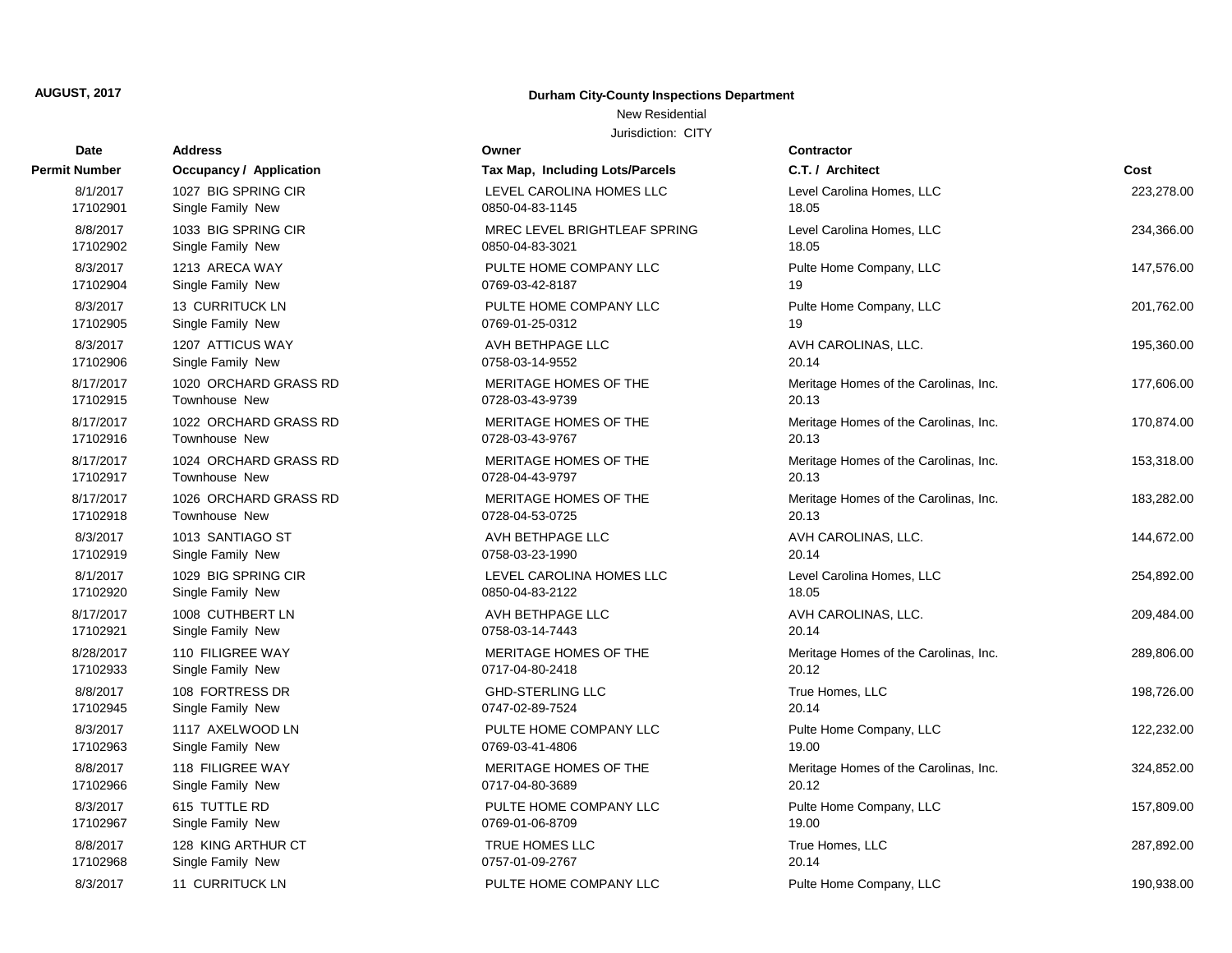### New Residential

| Date                  | <b>Address</b>                             | Owner                                            | <b>Contractor</b>                   |            |
|-----------------------|--------------------------------------------|--------------------------------------------------|-------------------------------------|------------|
| <b>Permit Number</b>  | <b>Occupancy / Application</b>             | Tax Map, Including Lots/Parcels                  | C.T. / Architect                    | Cost       |
| 17102969              | Single Family New                          | 0769-01-25-0206                                  | 19.00                               |            |
| 8/8/2017              | 104 FORTRESS DR                            | <b>GHD-STERLING LLC</b>                          | True Homes, LLC                     | 198,858.00 |
| 17102970              | Single Family New                          | 0747-02-89-8539                                  | 20.14                               |            |
| 8/3/2017              | 35 CURRITUCK LN                            | PULTE HOME COMPANY LLC                           | Pulte Home Company, LLC             | 162,492.00 |
| 17102971              | Single Family New                          | 0769-01-25-2729                                  | 19.00                               |            |
| 8/8/2017              | 111 FORTRESS DR                            | TRUE HOMES LLC                                   | True Homes, LLC                     | 191,202.00 |
| 17102972              | Single Family New                          | 0747-02-89-7317                                  | 20.14                               |            |
| 8/8/2017              | 1121 E ROSEDALE CREEK DR                   | PULTE HOME COMPANY LLC                           | Pulte Home Company, LLC             | 147,576.00 |
| 17102973              | Single Family New                          | 0769-04-42-9498                                  | 19                                  |            |
| 8/22/2017             | 33 CURRITUCK LN                            | PULTE HOME COMPANY LLC                           | Pulte Home Company, LLC             | 182,292.00 |
| 17102974              | Single Family New                          | 0769-01-25-2705                                  | 19.00                               |            |
| 8/8/2017              | 1143 E ROSEDALE CREEK DR                   | PULTE HOME COMPANY LLC                           | Pulte Home Company, LLC             | 148,170.00 |
| 17102976              | Single Family New                          | 0769-04-52-2822                                  | 19                                  |            |
| 8/8/2017              | <b>45 CURRITUCK LN</b>                     | PULTE HOME COMPANY LLC                           | Pulte Home Company, LLC             | 157,806.00 |
| 17102978              | Single Family New                          | 0769-01-25-4929                                  | 19.00                               |            |
| 8/8/2017              | 44 CURRITUCK LN                            | PULTE HOME COMPANY LLC                           | Pulte Home Company, LLC             | 170,742.00 |
| 17102980              | Single Family New                          | 0769-01-25-4873                                  | 19.00                               |            |
| 8/8/2017              | 1011 SANTIAGO ST                           | AVH BETHPAGE LLC                                 | AVH CAROLINAS, LLC.                 | 150,612.00 |
| 17102982              | Single Family New                          | 0758-03-23-1994                                  | 20.14                               |            |
| 8/15/2017             | 744 ATTICUS WAY                            | AVH BETHPAGE LLC                                 | AVH CAROLINAS, LLC.                 | 278,982.00 |
| 17102986              | Single Family New                          | 0748-04-93-7881                                  | 20.14                               |            |
| 8/17/2017             | 5130 NIAGRA DR                             | <b>EPCON FARRINGTON LLC</b>                      | EPCON COMMUNITIES CAROLINAS LLC     | 159,456.00 |
| 17102999              | Single Family New                          | 0709-03-22-6492.012                              | 20.18                               |            |
| 8/17/2017             | 5141 NIAGRA DR                             | <b>EPCON FARRINGTON LLC</b>                      | EPCON COMMUNITIES CAROLINAS LLC     | 173,250.00 |
| 17103000              | Single Family New                          | 0709-03-22-7030.005                              | 20.18                               |            |
| 8/17/2017             | 5137 NIAGRA DR                             | <b>EPCON FARRINGTON LLC</b>                      | EPCON COMMUNITIES CAROLINAS LLC     | 159,456.00 |
| 17103001              | Single Family New                          | 0709-03-22-7030.003                              | 20.18                               |            |
| 8/17/2017             | 5149 NIAGRA DR                             | <b>EPCON FARRINGTON LLC</b>                      | EPCON COMMUNITIES CAROLINAS LLC     | 205,722.00 |
| 17103002              | Single Family New                          | 0709-03-22-7030.007                              | 20.18                               |            |
| 8/15/2017             | 1203 ATTICUS WAY                           | AVH BETHPAGE LLC                                 | AVH CAROLINAS, LLC.                 | 198,330.00 |
| 17103019              | Single Family New                          | 0758-03-14-8473                                  | 20.14                               |            |
| 8/17/2017             | 1205 PULITZER LN                           | AVH BETHPAGE LLC                                 | AVH CAROLINAS, LLC.                 | 195,360.00 |
| 17103021              | Single Family New                          | 0758-03-22-8688                                  | 20.14                               |            |
| 8/25/2017<br>17103041 | 2216 MAGNOLIA TREE LN<br>Single Family New | MUNGO HOMES OF NORTH CAROLINA<br>0830-04-61-3122 | Mungo Homes of North Carolina, Inc. | 198,000.00 |
| 8/11/2017             | 2407 HARVARD AVE                           | HABITAT FOR HUMANITY OF                          | HABITAT FOR HUMANITY OF DURHAM INC. | 97,152.00  |
| 17103050              | Single Family New                          | 0831-16-73-4075                                  | 10.01                               |            |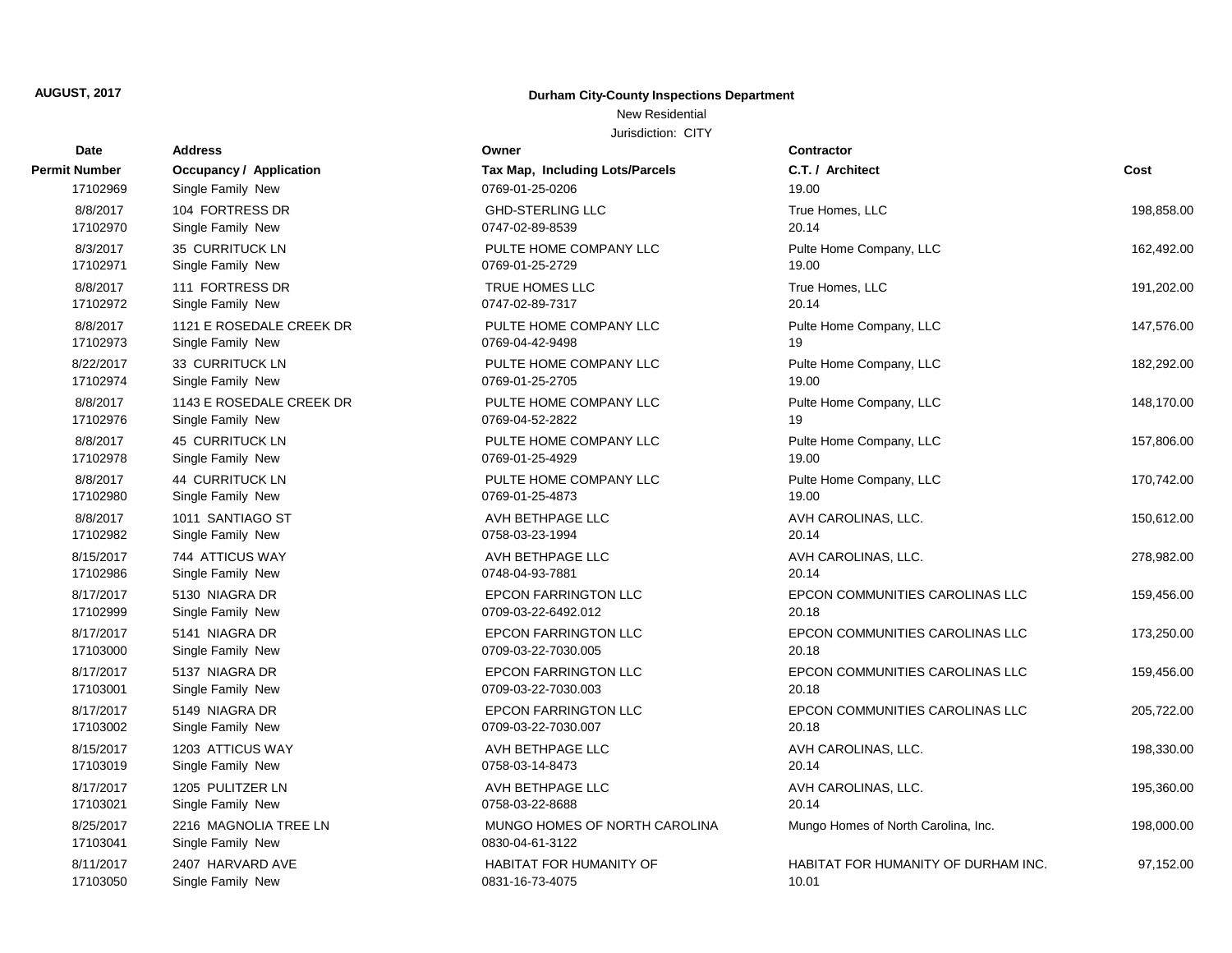# New Residential

| Date                  | <b>Address</b>                             | Owner                                            | <b>Contractor</b>                            |            |
|-----------------------|--------------------------------------------|--------------------------------------------------|----------------------------------------------|------------|
| Permit Number         | <b>Occupancy / Application</b>             | Tax Map, Including Lots/Parcels                  | C.T. / Architect                             | Cost       |
| 8/30/2017             | 1016 MIRBECK LN                            | PULTE HOME COMPANY LLC                           | Pulte Home Company, LLC                      | 142,296.00 |
| 17103053              | Townhouse New                              | 0728-04-54-2948                                  | 20.14                                        |            |
| 8/30/2017             | 1018 MIRBECK LN                            | PULTE HOME COMPANY LLC                           | Pulte Home Company, LLC                      | 138,336.00 |
| 17103054              | <b>Townhouse New</b>                       | 0728-04-55-2041                                  | 20.14                                        |            |
| 8/30/2017             | 1020 MIRBECK LN                            | PULTE HOME COMPANY LLC                           | Pulte Home Company, LLC                      | 142,296.00 |
| 17103055              | <b>Townhouse New</b>                       | 0728-02-55-2054                                  | 20.14                                        |            |
| 8/30/2017             | 1022 MIRBECK LN                            | PULTE HOME COMPANY LLC                           | Pulte Home Company, LLC                      | 144,936.00 |
| 17103056              | <b>Townhouse New</b>                       | 0728-02-55-2056                                  | 20.14                                        |            |
| 8/30/2017             | 1024 MIRBECK LN                            | PULTE HOME COMPANY LLC                           | Pulte Home Company, LLC                      | 141,966.00 |
| 17103057              | <b>Townhouse New</b>                       | 0728-02-55-2069                                  | 20.14                                        |            |
| 8/30/2017             | 1026 MIRBECK LN                            | PULTE HOME COMPANY LLC                           | Pulte Home Company, LLC                      | 145,266.00 |
| 17103058              | Townhouse New                              | 0728-02-55-2162                                  | 20.14                                        |            |
| 8/21/2017             | 1200 CORNELL ST                            | HABITAT FOR HUMANITY OF DURHAM                   | HABITAT FOR HUMANITY OF DURHAM INC.          | 94,644.00  |
| 17103060              | Single Family New                          | 0821-14-34-7674                                  |                                              |            |
| 8/25/2017<br>17103076 | 2018 MAGNOLIA TREE LN                      | MUNGO HOMES OF NORTH CAROLINA<br>0830-04-60-9721 | Mungo Homes of North Carolina, Inc.          | 197,340.00 |
|                       | Single Family New                          |                                                  |                                              |            |
| 8/25/2017<br>17103077 | 2212 MAGNOLIA TREE LN<br>Single Family New | MUNGO HOMES OF NORTH CAROLINA<br>0830-04-61-4121 | Mungo Homes of North Carolina, Inc.<br>20.14 | 198,264.00 |
| 8/17/2017             | 1502 SAN ANTONIO BLVD                      | LEVEL CAROLINA HOMES LLC                         | Level Carolina Homes, LLC                    | 282,282.00 |
| 17103081              | Single Family New                          | 0850-04-82-6907                                  | 18.05                                        |            |
| 8/17/2017             | 116 CHAPEL RUN WAY                         | SLV NC 2 LLC                                     | Weekley Homes, L.P.                          | 206,976.00 |
| 17103087              | Single Family New                          | 0708-01-26-8616                                  | 20.18                                        |            |
| 8/22/2017             | 302 KINNAKEET DR                           | LEVEL CAROLINA HOMES LLC                         | Level Carolina Homes, LLC                    | 171,500.00 |
| 17103122              | Single Family New                          | 0852-01-45-4736                                  | 18.04                                        |            |
| 8/22/2017             | 115 TANOAK CT                              | PULTE HOME COMPANY LLC                           | Pulte Home Company, LLC                      | 217,206.00 |
| 17103127              | Single Family New                          | 0769-01-15-4676                                  | 19                                           |            |
| 8/22/2017             | 1125 E ROSEDALE CREEK DR                   | PULTE HOME COMPANY LLC                           | Pulte Home Company, LLC                      | 180,444.00 |
| 17103129              | Single Family New                          | 0769-04-52-0544                                  | 19                                           |            |
| 8/22/2017             | 1215 ARECA WAY                             | PULTE HOME COMPANY LLC                           | Pulte Home Company, LLC                      | 181.566.00 |
| 17103132              | Single Family New                          | 0769-04-42-9136                                  | 19                                           |            |
| 8/22/2017             | 131 KINNAKEET DR                           | ELD CARDINAL OAKS LLC                            | Level Carolina Homes, LLC                    | 183,216.00 |
| 17103134              | Single Family New                          | 0852-01-46-5067                                  | 18.04                                        |            |
| 8/22/2017             | 304 CHESTNUT OAK PL                        | ELD CARDINAL OAKS LLC                            | Level Carolina Homes, LLC                    | 171,500.00 |
| 17103167              | Single Family New                          | 0852-04-54-0952                                  | 18.04                                        |            |
| 8/22/2017             | 1305 SAN ANTONIO BLVD                      | MREC LEVEL BRIGHTLEAF SPRING                     | Level Carolina Homes, LLC                    | 177,144.00 |
| 17103169              | Single Family New                          | 0850-04-72-9706                                  |                                              |            |
| 8/22/2017             | 1500 SAN ANTONIO BLVD                      | MREC LEVEL BRIGHTLEAF SPRING                     | Level Carolina Homes, LLC                    | 192,390.00 |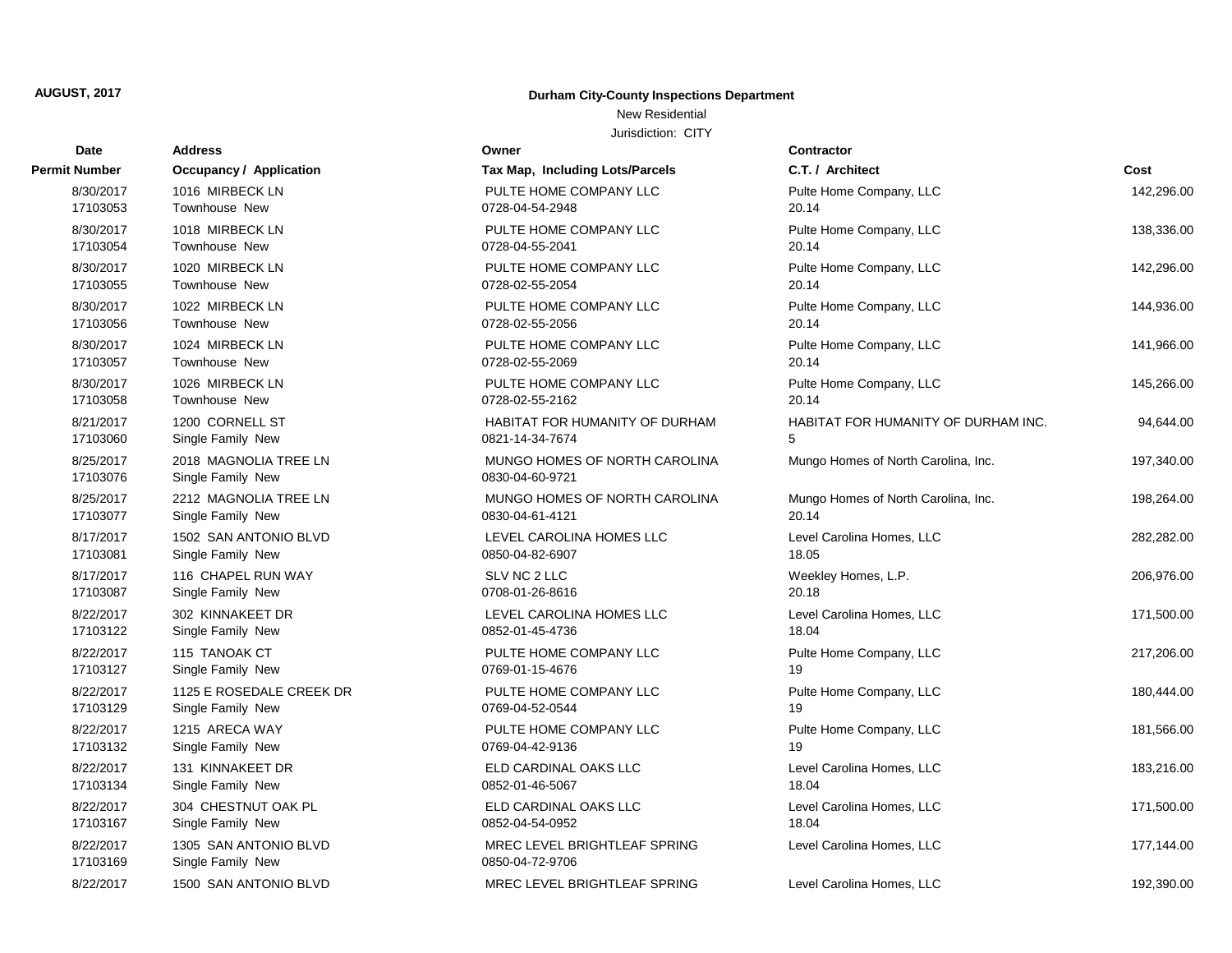### New Residential

| Date                  | <b>Address</b>                                | Owner                                     | <b>Contractor</b>                 |            |
|-----------------------|-----------------------------------------------|-------------------------------------------|-----------------------------------|------------|
| <b>Permit Number</b>  | Occupancy / Application                       | Tax Map, Including Lots/Parcels           | C.T. / Architect                  | Cost       |
| 17103170              | Single Family New                             | 0850-04-82-5947                           | 18.05                             |            |
| 8/22/2017             | 1404 SAN ANTONIO BLVD                         | MREC LEVEL BRIGHTLEAF SPRING              | Level Carolina Homes, LLC         | 192,390.00 |
| 17103171              | Single Family New                             | 0850-04-82-4943                           | 18.05                             |            |
| 8/22/2017             | 606 JEROME RD                                 | <b>B WALLACE DESIGN &amp;</b>             | WALLACE, B. DESIGN & CONSTRUCTION | 181,000.00 |
| 17103184              | Single Family New                             | 0739-01-07-4997                           | 20.10                             |            |
| 8/22/2017             | 1406 SAN ANTONIO BLVD                         | MREC LEVEL BRIGHTLEAF SPRING              | Level Carolina Homes, LLC         | 177,144.00 |
| 17103187              | Single Family New                             | 0850-04-82-4996                           | 18.05                             |            |
| 8/22/2017             | 1115 CRESCENT MOON CT                         | SAB VALLEY SPRINGS LLC                    | Lennar Carolinas, LLC             | 278,718.00 |
| 17103230              | Single Family New                             | 0813-01-27-8226                           | 17.07                             |            |
| 8/22/2017             | 312 CHESTNUT OAK PL                           | ELD CARDINAL OAKS LLC                     | Level Carolina Homes, LLC         | 171,500.00 |
| 17103231              | Single Family New                             | 0852-02-55-1083                           | 18.04                             |            |
| 8/22/2017             | 308 CHESTNUT OAK PL                           | ELD CARDINAL OAKS LLC                     | Level Carolina Homes, LLC         | 181,038.00 |
| 17103232              | Single Family New                             | 0852-02-55-1030                           | 18.04                             |            |
| 8/22/2017             | 306 CHESTNUT OAK PL                           | ELD CARDINAL OAKS LLC                     | Level Carolina Homes, LLC         | 171,500.00 |
| 17103233              | Single Family New                             | 0852-02-54-0996                           | 18.04                             |            |
| 8/22/2017             | 1204 ARECA WAY                                | PULTE HOME COMPANY LLC                    | Pulte Home Company, LLC           | 165,198.00 |
| 17103238              | Single Family New                             | 0769-03-42-6253                           | 19                                |            |
| 8/22/2017<br>17103240 | 1206 E ROSEDALE CREEK DR<br>Single Family New | <b>GARCIA VICTOR V</b><br>0821-14-34-0542 | Pulte Home Company, LLC           | 152,592.00 |
|                       |                                               |                                           |                                   |            |
| 8/22/2017<br>17103242 | 111 GADWALL LN<br>Single Family New           | PULTE HOME COMPANY LLC<br>0769-01-15-3968 | Pulte Home Company, LLC<br>19     | 225,258.00 |
| 8/25/2017             | 1102 KUDZU ST                                 | PULTE HOME COMPANY LLC                    |                                   | 130,000.00 |
| 17103243              | Townhouse New                                 | 0728-04-44-9876                           | Pulte Home Company, LLC<br>20.14  |            |
| 8/25/2017             | 1104 KUDZU ST                                 | PULTE HOME COMPANY LLC                    | Pulte Home Company, LLC           | 130,000.00 |
| 17103244              | <b>Townhouse New</b>                          | 0728-04-44-9889                           | 20.14                             |            |
| 8/25/2017             | 1106 KUDZU ST                                 | PULTE HOME COMPANY LLC                    | Pulte Home Company, LLC           | 130,000.00 |
| 17103245              | Townhouse New                                 | 0728-04-44-9981                           | 20.14                             |            |
| 8/25/2017             | 1108 KUDZU ST                                 | PULTE HOME COMPANY LLC                    | Pulte Home Company, LLC           | 130,000.00 |
| 17103246              | Townhouse New                                 | 0728-04-44-9993                           | 20.14                             |            |
| 8/25/2017             | 1110 KUDZU ST                                 | PULTE HOME COMPANY LLC                    | Pulte Home Company, LLC           | 130,000.00 |
| 17103247              | Townhouse New                                 | 0728-04-54-0905                           | 20.14                             |            |
| 8/25/2017             | 1112 KUDZU ST                                 | PULTE HOME COMPANY LLC                    | Pulte Home Company, LLC           | 130,000.00 |
| 17103248              | Townhouse New                                 | 0728-04-54-0907                           | 20.14                             |            |
| 8/30/2017             | 1113 KUDZU ST                                 | PULTE HOME COMPANY LLC                    | Pulte Home Company, LLC           | 130,000.00 |
| 17103249              | Townhouse New                                 | 0728-03-45-8081                           | 20.14                             |            |
| 8/30/2017             | 1115 KUDZU ST                                 | PULTE HOME COMPANY LLC                    | Pulte Home Company, LLC           | 130,000.00 |
| 17103250              | <b>Townhouse New</b>                          | 0728-01-45-8084                           | 20.14                             |            |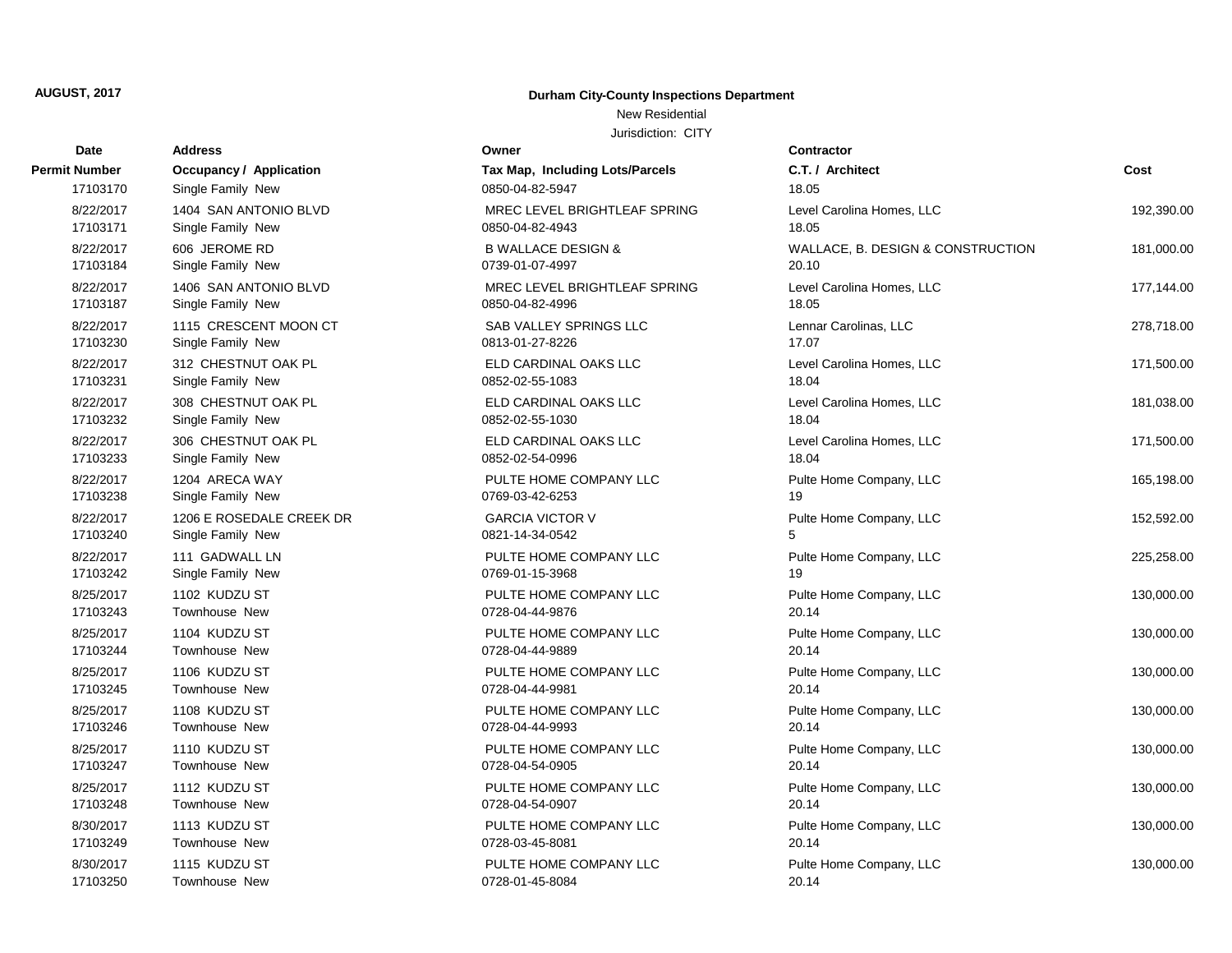# **Date Contractor Address Owner Permit Number Occupancy / Application Tax Map, Inc. / Costable 2018** 17103251 Townhouse New 2008 20145-0728-01-45-8086 20.145-8086 20.145-8086 20.145-17103252 Townhouse New 2007 28-01-45-8098 20145-0728-01-45-8098 20.145-8098 20.145-8098 20.145-8098 20.145-80 17103264 Single Family New 20747-02-89-17103265 Single Family New 0709-03-22-6492.018 20.18 17103266 Single Family New 2010 2010 2022-6492. 17103267 Single Family New 0709-03-22-8/22/2017 1208 E ROSEDALE CREEK DR PULTE HO 17103268 Single Family New 20769-04-52-59 17103269 Single Family New 0769-01-06-8/28/2017 1116 E ROSEDALE CREEK DR PULTE HO 17103270 Single Family New 0769-04-52-8/28/2017 1114 E ROSEDALE CREEK DR PULTE HO 17103271 Single Family New 0769-04-52-17103272 Single Family New 0769-01-16-17103273 Single Family New 0769-01-15-17103274 Single Family New 20769-01-06-17103275 Single Family New 20769-01-15-203275 17103285 Single Family New 20117-02-67-67-68-67-68-67-68-67-68-67-62-67-62. 17103301 Single Family New 20850-04-62-2 17103302 Single Family New 0850-04-83-17103303 Single Family New 17103303 Single Family New

### **AUGUST, 2017 Durham City-County Inspections Department**

# New Residential

| Dalt          |                                |                                 |                                 |            |
|---------------|--------------------------------|---------------------------------|---------------------------------|------------|
| <b>Number</b> | <b>Occupancy / Application</b> | Tax Map, Including Lots/Parcels | C.T. / Architect                | Cost       |
| 8/30/2017     | 1117 KUDZU ST                  | PULTE HOME COMPANY LLC          | Pulte Home Company, LLC         | 130,000.00 |
| 17103251      | Townhouse New                  | 0728-01-45-8086                 | 20.14                           |            |
| 8/30/2017     | 1119 KUDZU ST                  | PULTE HOME COMPANY LLC          | Pulte Home Company, LLC         | 130,000.00 |
| 17103252      | Townhouse New                  | 0728-01-45-8098                 | 20.14                           |            |
| 8/24/2017     | 107 FORTRESS DR                | TRUE HOMES LLC                  | True Homes, LLC                 | 243,738.00 |
| 17103264      | Single Family New              | 0747-02-89-8432                 | 20.14                           |            |
| 8/25/2017     | 5118 NIAGRA DR                 | <b>EPCON FARRINGTON LLC</b>     | EPCON COMMUNITIES CAROLINAS LLC | 157,700.00 |
| 17103265      | Single Family New              | 0709-03-22-6492.018             | 20.18                           |            |
| 8/25/2017     | 5120 NIAGRA DR                 | <b>EPCON FARRINGTON LLC</b>     | EPCON COMMUNITIES CAROLINAS LLC | 131,300.00 |
| 17103266      | Single Family New              | 0709-03-22-6492.017             | 20.18                           |            |
| 8/25/2017     | 5151 NIAGRA DR                 | <b>EPCON FARRINGTON LLC</b>     | EPCON COMMUNITIES CAROLINAS LLC | 140,200.00 |
| 17103267      | Single Family New              | 0709-03-22-7030.008             | 20.18                           |            |
| 8/22/2017     | 1208 E ROSEDALE CREEK DR       | PULTE HOME COMPANY LLC          | Pulte Home Company, LLC         | 180,000.00 |
| 17103268      | Single Family New              | 0769-04-52-5926                 | 19                              |            |
| 8/28/2017     | 705 TUTTLE RD                  | PULTE HOME COMPANY LLC          | Pulte Home Company, LLC         | 157,806.00 |
| 17103269      | Single Family New              | 0769-01-06-8935                 | 19                              |            |
| 8/28/2017     | 1116 E ROSEDALE CREEK DR       | PULTE HOME COMPANY LLC          | Pulte Home Company, LLC         | 192,588.00 |
| 17103270      | Single Family New              | 0769-04-52-0269                 | 19                              |            |
| 8/28/2017     | 1114 E ROSEDALE CREEK DR       | PULTE HOME COMPANY LLC          | Pulte Home Company, LLC         | 192,588.00 |
| 17103271      | Single Family New              | 0769-04-52-0216                 | 19                              |            |
| 8/28/2017     | 104 SAILFISH CT                | PULTE HOME COMPANY LLC          | Pulte Home Company, LLC         | 166,518.00 |
| 17103272      | Single Family New              | 0769-01-16-0714                 | 19                              |            |
| 8/28/2017     | 324 IBIS LN                    | PULTE HOME COMPANY LLC          | Pulte Home Company, LLC         | 223,212.00 |
| 17103273      | Single Family New              | 0769-01-15-2314                 | 19                              |            |
| 8/28/2017     | 102 SAILFISH CT                | PULTE HOME COMPANY LLC          | Pulte Home Company, LLC         | 244,728.00 |
| 17103274      | Single Family New              | 0769-01-06-9755                 | 19                              |            |
| 8/28/2017     | 107 GADWALL LN                 | PULTE HOME COMPANY LLC          | Pulte Home Company, LLC         | 227,634.00 |
| 17103275      | Single Family New              | 0769-01-15-2937                 | 19                              |            |
| 8/24/2017     | 310 SOUTH BEND DR              | TOLL NC LP                      | TOLL BROTHERS OF NC II, INC.    | 235,356.00 |
| 17103285      | Single Family New              | 0717-02-67-6745                 | 20.12                           |            |
| 8/28/2017     | 1004 LUBBOCK LN                | MREC LEVEL BRIGHTLEAF SPRING    | Level Carolina Homes, LLC       | 240,042.00 |
| 17103301      | Single Family New              | 0850-04-62-2277                 | 18.05                           |            |
| 8/28/2017     | 1007 FRISCO CT                 | MREC LEVEL BRIGHTLEAF SPRING    | Level Carolina Homes, LLC       | 235,290.00 |
| 17103302      | Single Family New              | 0850-04-83-3198                 | 18.05                           |            |
| 8/28/2017     | 1009 BIG SPRING CIR            | MREC LEVEL BRIGHTLEAF SPRING    | Level Carolina Homes, LLC       | 308,088.00 |
| 17103303      | Single Family New              | 0850-04-72-6858                 | 18.05                           |            |
| 8/28/2017     | 1009 FRISCO CT                 | MREC LEVEL BRIGHTLEAF SPRING    | Level Carolina Homes, LLC       | 176,814.00 |